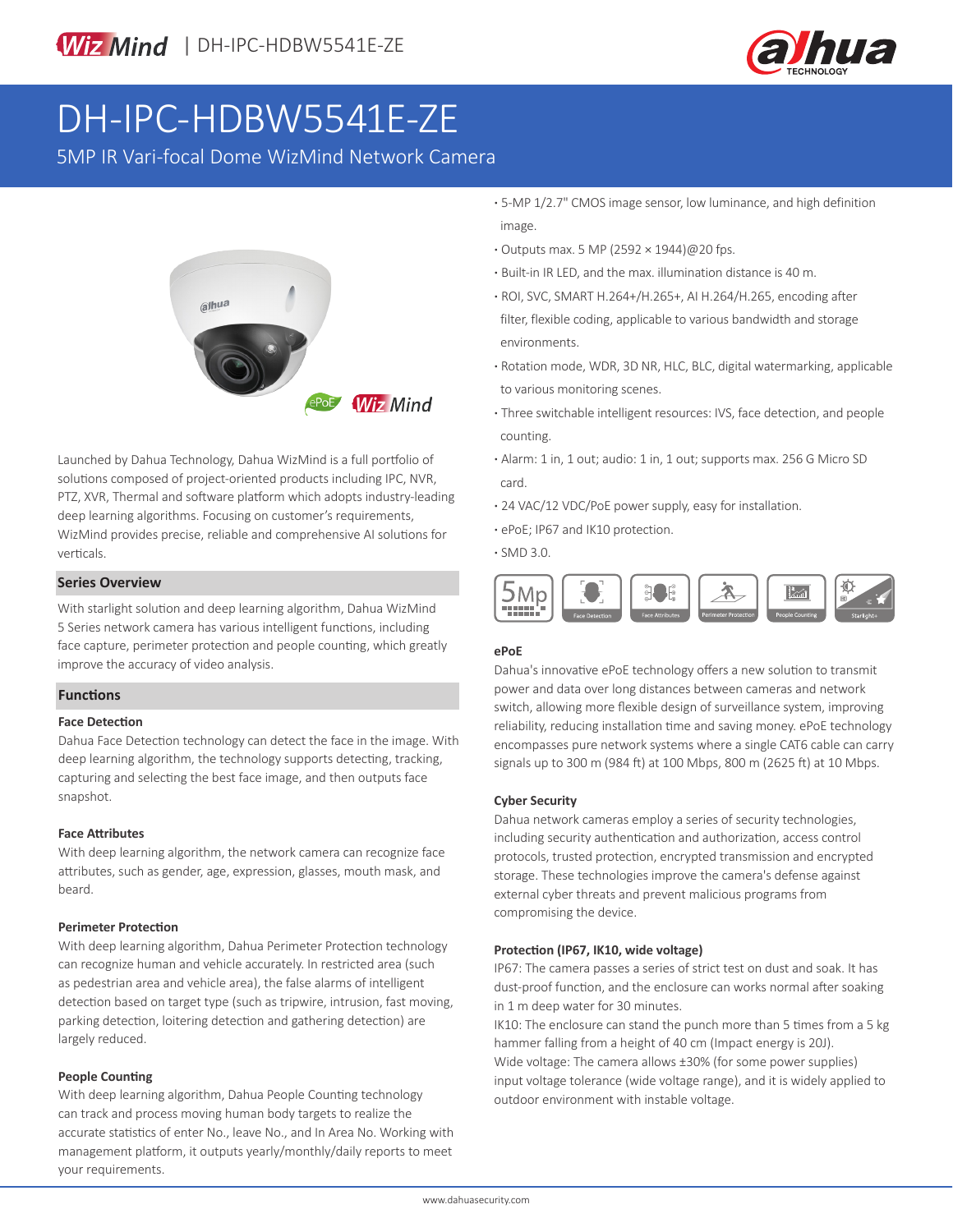# Wiz Mind | DH-IPC-HDBW5541E-ZE

### **Technical Specification**

| Camera                          |      |                                                                                           |                       |                       |                                |
|---------------------------------|------|-------------------------------------------------------------------------------------------|-----------------------|-----------------------|--------------------------------|
| Image Sensor                    |      | 1/2.7" CMOS                                                                               |                       |                       |                                |
| Max. Resolution                 |      | 2592 (H) × 1944 (V)                                                                       |                       |                       |                                |
| <b>ROM</b>                      |      | 128 MB                                                                                    |                       |                       |                                |
| <b>RAM</b>                      |      | 1 GB                                                                                      |                       |                       |                                |
| <b>Scanning System</b>          |      | Progressive                                                                               |                       |                       |                                |
| <b>Electronic Shutter Speed</b> |      | Auto/Manual 1/3 s-1/100,000 s                                                             |                       |                       |                                |
| Min. Illumination               |      | 0.005 lux@F1.5 (Color, 30 IRE)<br>0.0005 lux@F1.5 (B/W, 30 IRE)<br>0 lux (Illuminator on) |                       |                       |                                |
| S/N Ratio                       |      | $>56$ dB                                                                                  |                       |                       |                                |
| <b>Illumination Distance</b>    |      | 40 m (131.23 ft) (IR)                                                                     |                       |                       |                                |
| Illuminator On/Off Control      |      | Auto                                                                                      |                       |                       |                                |
| <b>Illuminator Number</b>       |      | 4 (IR LED)                                                                                |                       |                       |                                |
| Pan/Tilt/Rotation Range         |      | Pan: 0°-355°<br>Tilt: 0°-65°<br>Rotation: 0°-355°                                         |                       |                       |                                |
| Lens                            |      |                                                                                           |                       |                       |                                |
| Lens Type                       |      | Motorized vari-focal                                                                      |                       |                       |                                |
| Lens Mount                      |      | $\phi$ 14                                                                                 |                       |                       |                                |
| Focal Length                    |      | $2.7$ mm $-13.5$ mm                                                                       |                       |                       |                                |
| Max. Aperture                   |      | F1.5                                                                                      |                       |                       |                                |
| <b>Field of View</b>            |      | Horizontal: 100°-28°<br>Vertical: 72°-21°<br>Diagonal: 133°-35°                           |                       |                       |                                |
| Iris Control                    |      | Auto                                                                                      |                       |                       |                                |
| <b>Close Focus Distance</b>     |      | $0.8$ m (2.62 ft)                                                                         |                       |                       |                                |
| <b>DORI</b><br>Distance         | Lens | Detect                                                                                    | Observe               | Recognize             | Identify                       |
|                                 | W    | 64 m<br>(209.97 ft)                                                                       | 25.6 m<br>(83.99 ft)  | 12.8 m<br>(41.99 ft)  | 6.4 <sub>m</sub><br>(21.00 ft) |
|                                 | Т    | 212 m<br>(695.54 ft)                                                                      | 84.8 m<br>(278.22 ft) | 42.4 m<br>(139.11 ft) | 21.2 m<br>(69.55 ft)           |

Smart Event

| <b>IVS</b>                 | Abandoned object; missing object                                                                                                                                                                                                                                                                                                                                                                                                                                                                                           |  |  |  |
|----------------------------|----------------------------------------------------------------------------------------------------------------------------------------------------------------------------------------------------------------------------------------------------------------------------------------------------------------------------------------------------------------------------------------------------------------------------------------------------------------------------------------------------------------------------|--|--|--|
| Heat Map                   | Yes                                                                                                                                                                                                                                                                                                                                                                                                                                                                                                                        |  |  |  |
| Professional, intelligent  |                                                                                                                                                                                                                                                                                                                                                                                                                                                                                                                            |  |  |  |
| IVS (Perimeter Protection) | Intrusion, tripwire, fast moving (the three functions<br>support the classification and accurate detection<br>of vehicle and human); loitering detection, people<br>gathering, and parking detection                                                                                                                                                                                                                                                                                                                       |  |  |  |
| <b>SMD 3.0</b>             | Less false alarm, longer detection distance                                                                                                                                                                                                                                                                                                                                                                                                                                                                                |  |  |  |
| <b>Face Detection</b>      | Face detection; track; snapshot; snapshot optimization;<br>optimal face snapshot upload; face enhancement; face<br>exposure; face attributes extraction including 6 attributes<br>(gender, age, glasses, expressions, mask, and beard) and<br>8 expressions (angry, sad, disgusted, scared, surprised,<br>calm, happy, confused); face snapshot set as face or<br>one-inch photo; snapshot strategies (real-time snapshot,<br>quality priority and optimization snapshot); face angle<br>filter; optimization time setting |  |  |  |

| <b>People Counting</b>         | Tripwire people counting and people counting in area,<br>generating and exporting report (day/month/year);<br>queue management, generating and exporting report<br>(day/month); 4 rules can be set for tripwire, people<br>counting in area and queue management                                               |
|--------------------------------|----------------------------------------------------------------------------------------------------------------------------------------------------------------------------------------------------------------------------------------------------------------------------------------------------------------|
| Smart Search                   | Work together with Smart NVR to perform refine<br>intelligent search, event extraction and merging to event<br>videos                                                                                                                                                                                          |
| Video                          |                                                                                                                                                                                                                                                                                                                |
| Video Compression              | H.265; H.264; H.264H; H.264B; MJPEG (Only supported<br>by the sub stream)                                                                                                                                                                                                                                      |
| <b>Smart Codec</b>             | Smart H.265+; Smart H.264+                                                                                                                                                                                                                                                                                     |
| AI Coding                      | AI H.265; AI H.264                                                                                                                                                                                                                                                                                             |
| Video Frame Rate               | Main stream: 2592 × 1944@ (1 fps-20 fps); 2688 ×<br>1520@(1 fps-25/30 fps)<br>Sub stream: D1@(1 fps-50/60 fps)<br>Third stream: 1080p@(1 fps-50/60 fps)<br>*The values above are the max. frame rates of each<br>stream; for multiple streams, the values will be subjected<br>to the total encoding capacity. |
| <b>Stream Capability</b>       | 3 streams                                                                                                                                                                                                                                                                                                      |
| Resolution                     | 2592 × 1944; 2688 × 1520; 2304 × 1296; 1080p (1920 ×<br>1080); 1.3M (1280 × 960); 720p (1280 × 720); D1 (704<br>× 576/704 × 480); VGA (640 × 480); CIF (352 × 288/352<br>$\times$ 240)                                                                                                                         |
| <b>Bit Rate Control</b>        | CBR/VBR                                                                                                                                                                                                                                                                                                        |
| Video Bit Rate                 | H.264: 32 kbps-8192 kbps<br>H.265: 32 kbps-8192 kbps                                                                                                                                                                                                                                                           |
| Day/Night                      | Auto(ICR)/Color/B/W                                                                                                                                                                                                                                                                                            |
| <b>BLC</b>                     | Yes                                                                                                                                                                                                                                                                                                            |
| <b>HLC</b>                     | Yes                                                                                                                                                                                                                                                                                                            |
| <b>WDR</b>                     | 120 dB                                                                                                                                                                                                                                                                                                         |
| Scene Self-adaptation<br>(SSA) | Yes                                                                                                                                                                                                                                                                                                            |
| White Balance                  | Auto; natural; street lamp; outdoor; manual; regional<br>custom                                                                                                                                                                                                                                                |
| Gain Control                   | Auto; manual                                                                                                                                                                                                                                                                                                   |
| Noise Reduction                | 3D NR                                                                                                                                                                                                                                                                                                          |
| <b>Motion Detection</b>        | OFF/ON (4 areas, rectangular)                                                                                                                                                                                                                                                                                  |
| Region of Interest (RoI)       | Yes (4 areas)                                                                                                                                                                                                                                                                                                  |
| Image Stabilization            | Electronic Image Stabilization (EIS)                                                                                                                                                                                                                                                                           |
| <b>Smart Illumination</b>      | Yes                                                                                                                                                                                                                                                                                                            |
| Defog                          | Yes                                                                                                                                                                                                                                                                                                            |
| Image Rotation                 | 0°/90°/180°/270°                                                                                                                                                                                                                                                                                               |
| Mirror                         | Yes                                                                                                                                                                                                                                                                                                            |
| <b>Privacy Masking</b>         | 8 areas                                                                                                                                                                                                                                                                                                        |
| Audio                          |                                                                                                                                                                                                                                                                                                                |
| <b>Audio Compression</b>       | PCM; G.711a; G.711Mu; G.726; G.723                                                                                                                                                                                                                                                                             |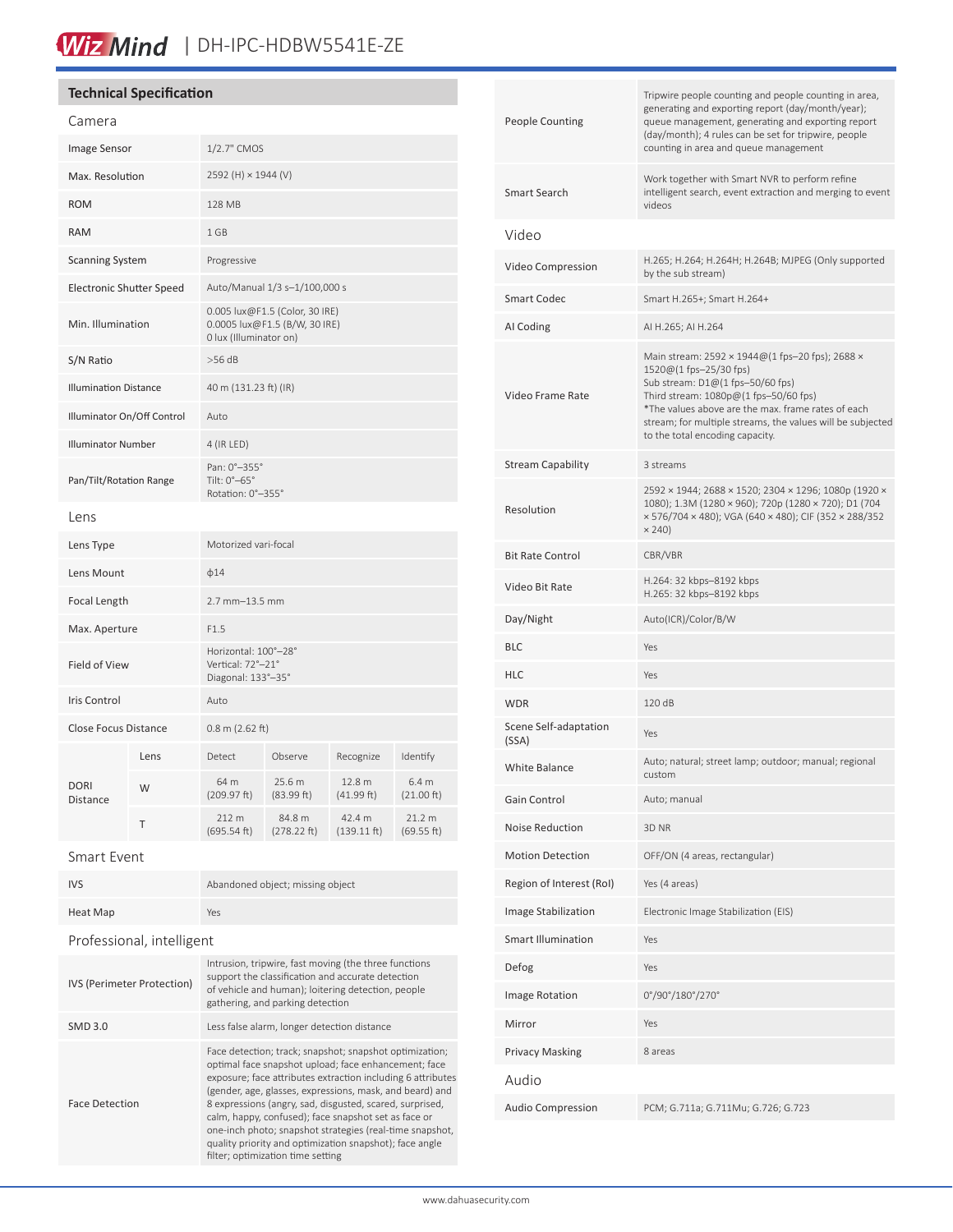## Wiz Mind | DH-IPC-HDBW5541E-ZE

| Alarm                        |                                                                                                                                                                                                                                                                                                                                                                                                                                                                                                      |  |  |  |
|------------------------------|------------------------------------------------------------------------------------------------------------------------------------------------------------------------------------------------------------------------------------------------------------------------------------------------------------------------------------------------------------------------------------------------------------------------------------------------------------------------------------------------------|--|--|--|
| Alarm Event                  | No SD card; SD card full; SD card error; network<br>disconnection; IP conflict; illegal access; motion<br>detection; video tampering; defocus detection; scene<br>changing; tripwire; intrusion; abandoned object;<br>missing object; fast moving; parking detection; loitering<br>detection; people gathering; input error; intensity<br>change; people counting; face detection; voltage<br>detection; people counting in area; stay detection;<br>people number error detection; queue management |  |  |  |
| Network                      |                                                                                                                                                                                                                                                                                                                                                                                                                                                                                                      |  |  |  |
| Network Port                 | RJ-45 (10/100 Enhancement Base-T)                                                                                                                                                                                                                                                                                                                                                                                                                                                                    |  |  |  |
| SDK and API                  | Yes                                                                                                                                                                                                                                                                                                                                                                                                                                                                                                  |  |  |  |
| <b>Cyber Security</b>        | Video encryption; firmware encryption; configuration<br>encryption; Digest; WSSE; account lockout; security logs;<br>IP/MAC filtering; generation and importing of X.509<br>certification; syslog; HTTPS; 802.1x; trusted boot; trusted<br>execution; trusted upgrade                                                                                                                                                                                                                                |  |  |  |
| Network Protocol             | IPv4; IPv6; HTTP; TCP; UDP; ARP; RTP; RTSP; RTCP; RTMP;<br>SMTP; FTP; SFTP; DHCP; DNS; DDNS; QoS; UPnP; NTP;<br>Multicast; ICMP; IGMP; NFS; SAMBA; PPPoE; SNMP;<br>Bonjour                                                                                                                                                                                                                                                                                                                           |  |  |  |
| Interoperability             | ONVIF (Profile S/Profile G/Profile T); CGI; P2P; Milestone                                                                                                                                                                                                                                                                                                                                                                                                                                           |  |  |  |
| User/Host                    | 20 (Total bandwidth: 88 M)                                                                                                                                                                                                                                                                                                                                                                                                                                                                           |  |  |  |
| Storage                      | FTP; SFTP; Micro SD card (support max. 256 GB); NAS                                                                                                                                                                                                                                                                                                                                                                                                                                                  |  |  |  |
| <b>Browser</b>               | IE: IE8 and later<br>Chrome<br>Firefox                                                                                                                                                                                                                                                                                                                                                                                                                                                               |  |  |  |
| Management Software          | Smart PSS, DSS, DMSS                                                                                                                                                                                                                                                                                                                                                                                                                                                                                 |  |  |  |
| Mobile Client                | iOS; Android                                                                                                                                                                                                                                                                                                                                                                                                                                                                                         |  |  |  |
| Certification                |                                                                                                                                                                                                                                                                                                                                                                                                                                                                                                      |  |  |  |
| Certifications               | CE-LVD: EN 62368-1<br>CE-EMC: Electromagnetic Compatibility Directive<br>2014/30/EU<br>FCC: 47 CFR FCC Part 15, Subpart B<br>UL/CUL: UL60950-1 CAN/CSA C22.2 No.60950-1-07                                                                                                                                                                                                                                                                                                                           |  |  |  |
| Port                         |                                                                                                                                                                                                                                                                                                                                                                                                                                                                                                      |  |  |  |
| Audio Input                  | 1 channel (RCA port)                                                                                                                                                                                                                                                                                                                                                                                                                                                                                 |  |  |  |
| <b>Audio Output</b>          | 1 channel (RCA port)                                                                                                                                                                                                                                                                                                                                                                                                                                                                                 |  |  |  |
| Alarm Input                  | 1 channels in: 5 mA 3 V-5V DC                                                                                                                                                                                                                                                                                                                                                                                                                                                                        |  |  |  |
| Alarm Output                 | 1 channel out: 300 mA 12V DC                                                                                                                                                                                                                                                                                                                                                                                                                                                                         |  |  |  |
| Power                        |                                                                                                                                                                                                                                                                                                                                                                                                                                                                                                      |  |  |  |
| Power Supply                 | 12 VDC (±30%)&24 VAC (±30%); PoE (802.3af); ePoE                                                                                                                                                                                                                                                                                                                                                                                                                                                     |  |  |  |
| Power Consumption            | Basic: 4.9 W (12 VDC); 5.1 W (24 VAC); 5.2 W (PoE)<br>Max. (max. stream + intelligence + IR on + focus): 12.4 W<br>(12 VDC); 11.9 W (24 VAC); 11.6 W (PoE)                                                                                                                                                                                                                                                                                                                                           |  |  |  |
| Environment                  |                                                                                                                                                                                                                                                                                                                                                                                                                                                                                                      |  |  |  |
| <b>Operating Temperature</b> | -30 °C to +60 °C (-22 °F to +140 °F)                                                                                                                                                                                                                                                                                                                                                                                                                                                                 |  |  |  |
| <b>Operating Humidity</b>    | $\leq 95\%$                                                                                                                                                                                                                                                                                                                                                                                                                                                                                          |  |  |  |
| Storage Temperature          | -40 °C to +60 °C (-40 °F to +140 °F)                                                                                                                                                                                                                                                                                                                                                                                                                                                                 |  |  |  |
| Protection                   | IP67; IK10                                                                                                                                                                                                                                                                                                                                                                                                                                                                                           |  |  |  |
| Structure                    |                                                                                                                                                                                                                                                                                                                                                                                                                                                                                                      |  |  |  |

Casing Metal + plastic

| <b>Product Dimensions</b> | $\phi$ 159 mm × 117.9 mm (6.26" × 4.64") |
|---------------------------|------------------------------------------|
| Net Weight                | 950 g (2.09 lb)                          |
| Gross Weight              | 1200 g (2.65 lb)                         |

### **Ordering Information** Type Model Description 5MP Camera DH-IPC-HDBW5541EP-ZE 5MP IR Vari-focal Dome WizMind Network Camera, PAL DH-IPC-HDBW5541EN-ZE 5MP IR Vari-focal Dome WizMind Network Camera, NTSC Accessories (Optional) PFA138 Junction Box Bracket PFB211W Wall Mount Bracket PFB300C Ceiling Mount Bracket PFA152-E POle Mount Bracket PFB201C In-ceiling Mount Bracket PFA101 Mount Adapter PFM321D 12 VDC 1A Power Adapter LR1002-1ET/1EC Single-port Long Reach Ethernet over Coax Extender PFM900-E Integrated Mount Tester

**Accessories**

#### Optional:



Junction Box Bracket





PFB300C Ceiling Mount Bracket



PFA152-E Pole Mount Bracket



LR1002-1ET/1EC Single-port Long Reach Ethernet Over Coax Extender



PFM900-E Mount Tester



12 VDC 1A Power Adapter

Bracket